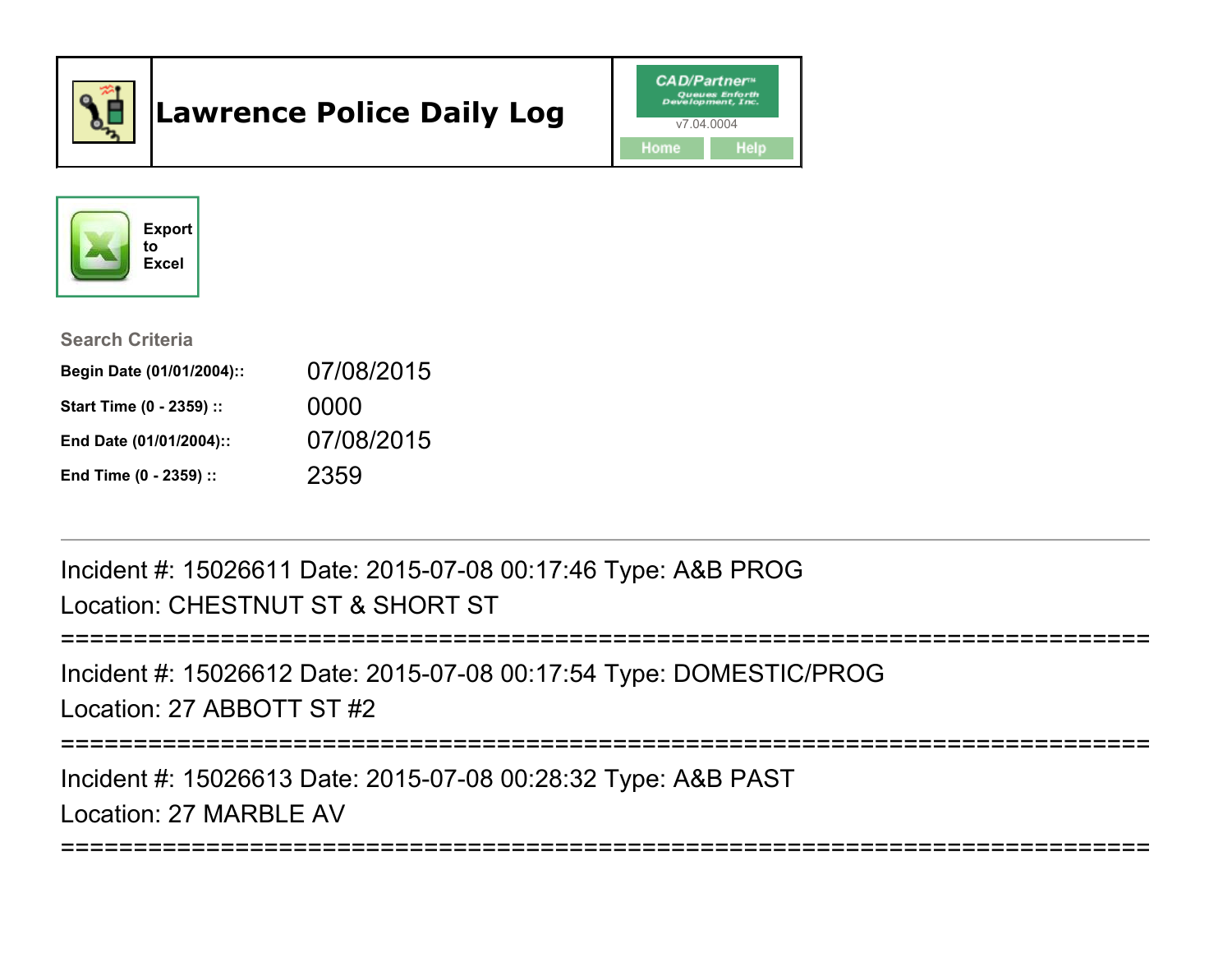Incident #: 15026614 Date: 2015-07-08 00:39:56 Type: SUICIDE ATTEMPTLocation: 187 PARK ST #A

===========================================================================Incident #: 15026615 Date: 2015-07-08 01:16:55 Type: SUICIDE ATTEMPTLocation: HOLIDAY INN EXPRESS / 224 WINTHROP AV #401===========================================================================Incident #: 15026616 Date: 2015-07-08 01:33:41 Type: M/V STOPLocation: BROADWAY & CANAL ST===========================================================================Incident #: 15026617 Date: 2015-07-08 02:03:36 Type: MAL DAMAGELocation: 145 WILLOW ST=============== Incident #: 15026618 Date: 2015-07-08 02:35:05 Type: THREATSLocation: 1 GENERAL ST===========================================================================Incident #: 15026619 Date: 2015-07-08 03:10:30 Type: ASSIST FIRELocation: NEW WOMAN, THE / 491 HAVERHILL ST===========================================================================Incident #: 15026620 Date: 2015-07-08 04:47:14 Type: SUS PERS/MVLocation: 7 BUNKERHILL ST===========================================================================

===========================================================================

Incident #: 15026621 Date: 2015-07-08 05:05:09 Type: LARCENY/MV/PASTLocation: 142 ANDOVER ST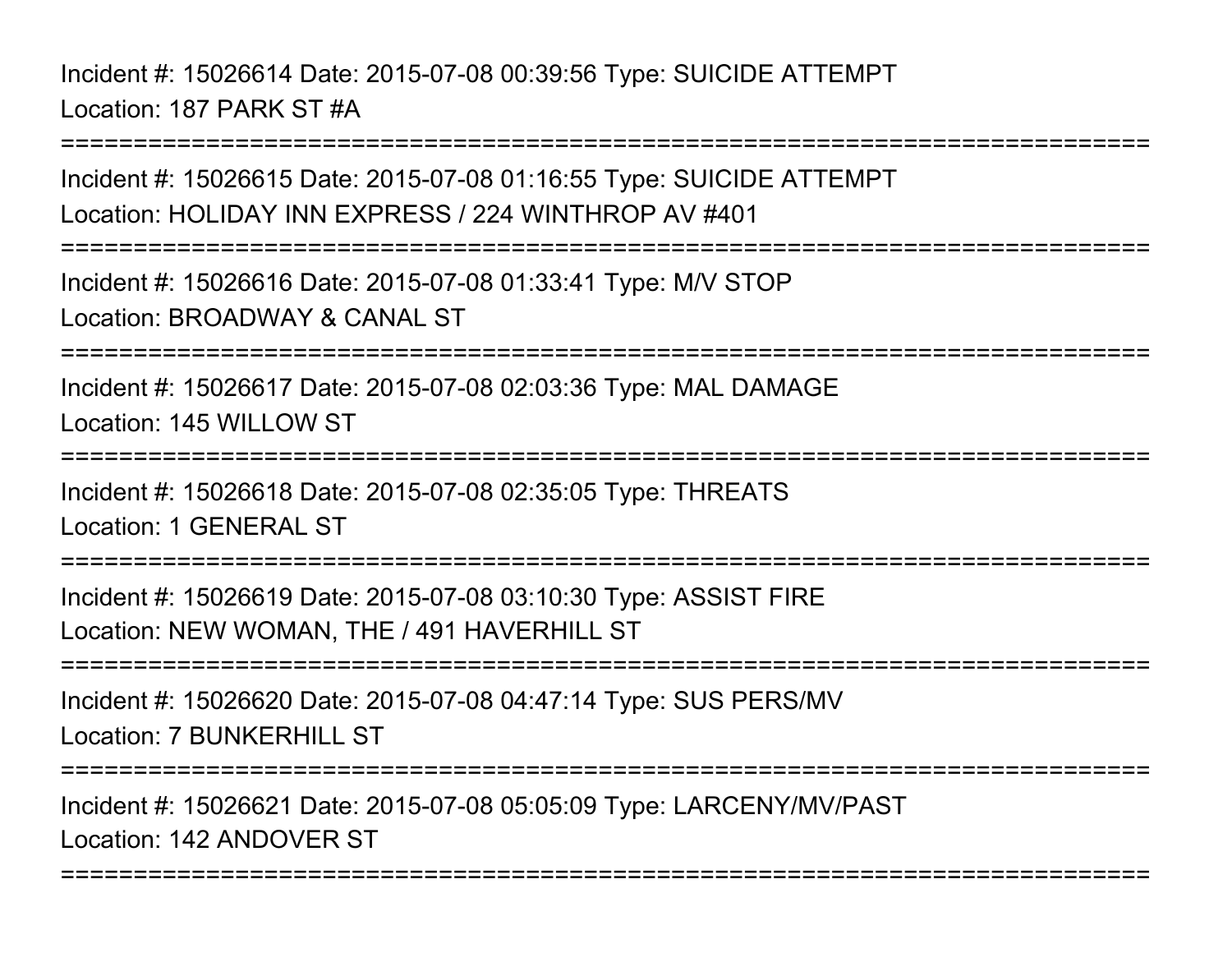Location: 23 KENDALL ST

===========================================================================Incident #: 15026623 Date: 2015-07-08 06:05:45 Type: ASSIST FIRELocation: 268 HAVERHILL ST ===========================================================================Incident #: 15026624 Date: 2015-07-08 06:08:39 Type: DISTURBANCELocation: 146 OLIVE AV ===========================================================================Incident #: 15026625 Date: 2015-07-08 06:34:47 Type: STOL/MV/PASLocation: 5 CORNISH ST=============== Incident #: 15026626 Date: 2015-07-08 06:47:08 Type: MAL DAMAGELocation: 193 BRUCE ST===========================================================================Incident #: 15026628 Date: 2015-07-08 06:54:34 Type: STOL/MV/PASLocation: 5 THORNTON AV===========================================================================Incident #: 15026627 Date: 2015-07-08 06:55:01 Type: PARK & WALKLocation: BROADWAY===========================================================================

===========================================================================

Incident #: 15026629 Date: 2015-07-08 07:07:58 Type: ALARMSLocation: EARLY CHILDHOOD EDUCATION / 360 MERRIMACK ST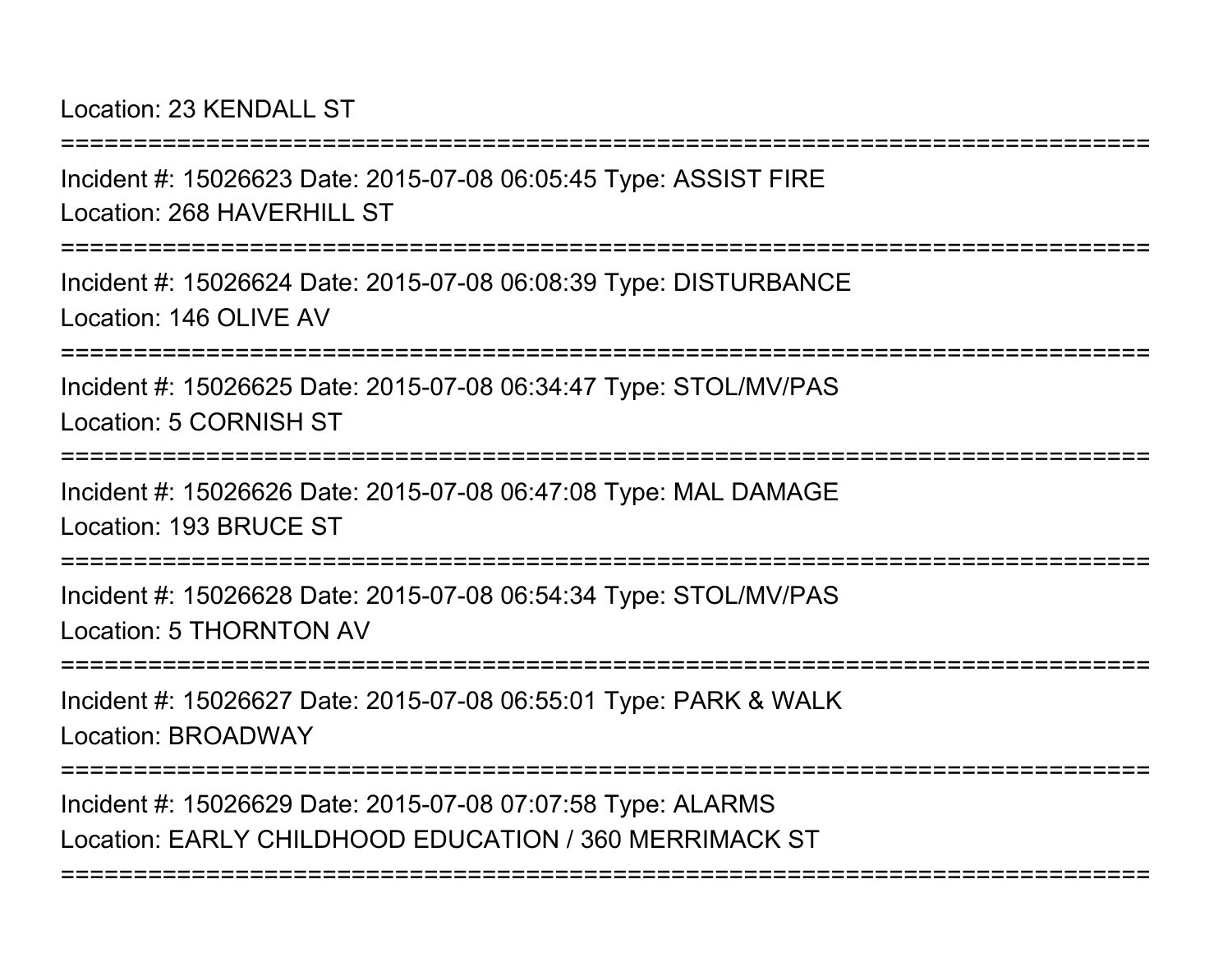## Location: ANDOVER ST & BLANCHARD ST

===========================================================================Incident #: 15026631 Date: 2015-07-08 07:30:21 Type: LOCKOUTLocation: 22 KNOX ST===========================================================================Incident #: 15026632 Date: 2015-07-08 07:33:45 Type: RECOV/STOL/MVLocation: 100 WILLOW ST===========================================================================Incident #: 15026633 Date: 2015-07-08 07:33:48 Type: RECOV/STOL/MVLocation: 100 WILLOW ST===========================================================================Incident #: 15026634 Date: 2015-07-08 07:42:58 Type: DISTURBANCELocation: 27 ABBOTT ST===========================================================================Incident #: 15026635 Date: 2015-07-08 07:51:01 Type: RECOV/STOL/MVLocation: 205 WATER ST**==================** Incident #: 15026636 Date: 2015-07-08 07:59:18 Type: CONFIS PROPLocation: 1 THORNTON AV===========================================================================Incident #: 15026637 Date: 2015-07-08 08:14:06 Type: DISTURBANCELocation: S CANAL ST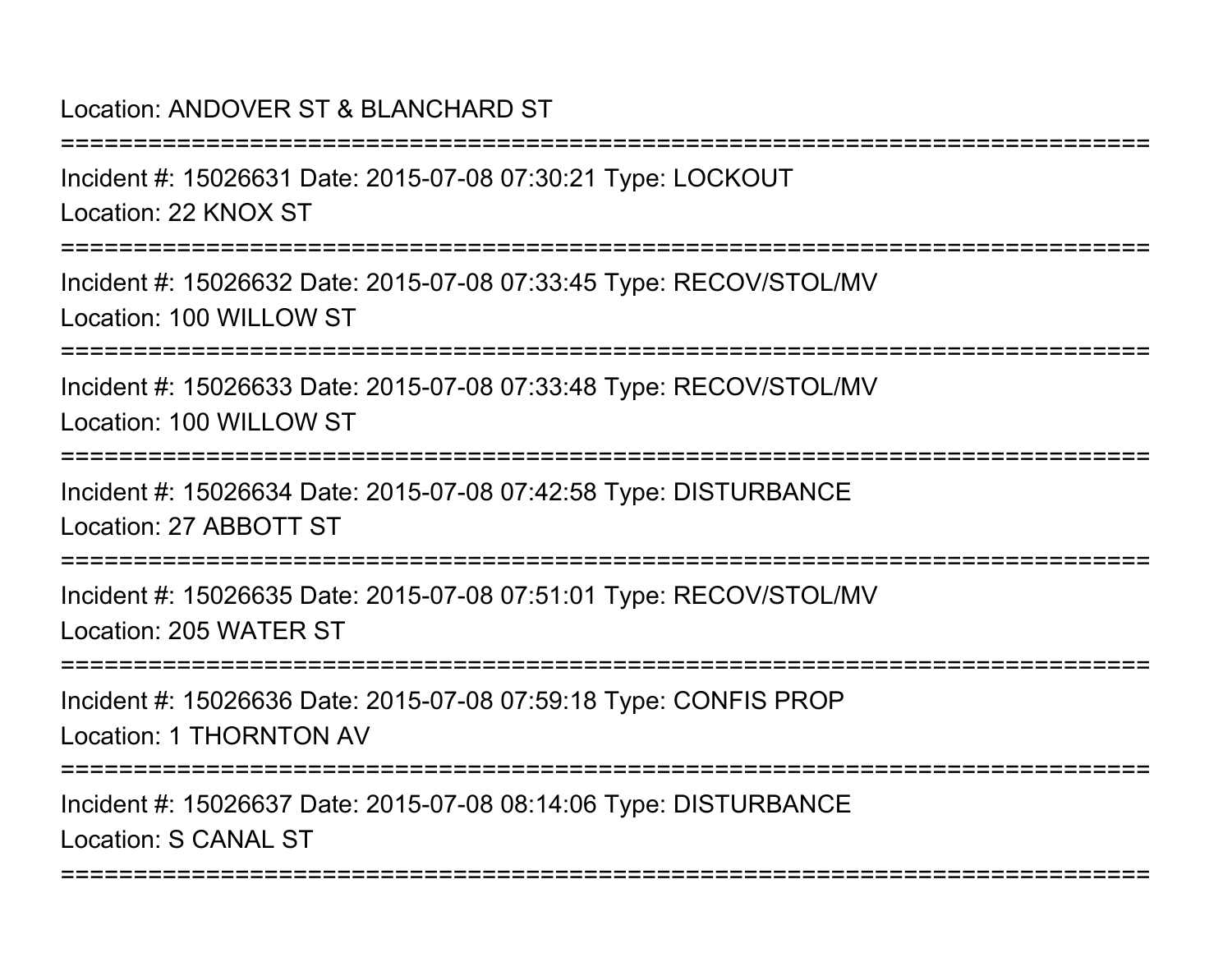# Location: BLANCHARD ST & FARNHAM ST

===========================================================================Incident #: 15026639 Date: 2015-07-08 09:11:06 Type: STOL/MV/PASLocation: 231 WATER ST===========================================================================Incident #: 15026640 Date: 2015-07-08 09:14:01 Type: ALARM/BURGLocation: ROMANOS PIZZA / 311 MERRIMACK ST #UNIT A===========================================================================Incident #: 15026641 Date: 2015-07-08 09:25:20 Type: M/V STOPLocation: BROADWAY & VALLEY ST===========================================================================Incident #: 15026642 Date: 2015-07-08 09:26:31 Type: GUN CALLLocation: 196 EXCHANGE ST FL 2NDFL===========================================================================Incident #: 15026643 Date: 2015-07-08 09:33:55 Type: TOW OF M/VLocation: 77 BERKELEY ST **=================** Incident #: 15026644 Date: 2015-07-08 09:44:10 Type: ANIMAL COMPLLocation: 25 DURSO AV===========================================================================

===========================================================================

Incident #: 15026645 Date: 2015-07-08 09:49:08 Type: ALARM/BURGLocation: BORDER MARKET / 651 BROADWAY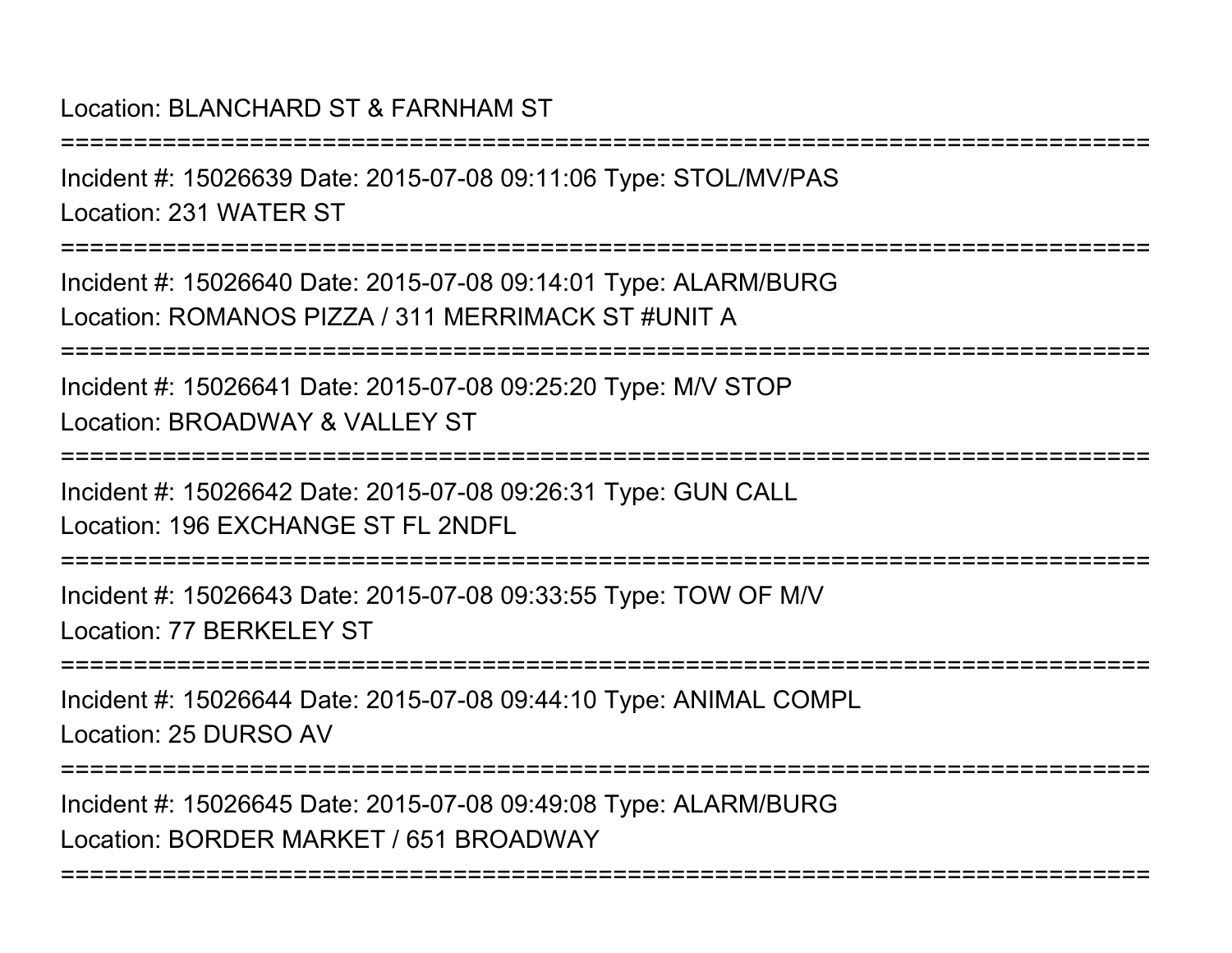## Location: MOBIL SPECIALITIES / 610 S UNION ST

===========================================================================Incident #: 15026646 Date: 2015-07-08 09:54:22 Type: AUTO ACC/NO PILocation: 24 BROOK ST===========================================================================Incident #: 15026648 Date: 2015-07-08 09:56:05 Type: TOW/REPOSSEDLocation: 102 HAWTHORNE WAY===========================================================================Incident #: 15026649 Date: 2015-07-08 09:57:20 Type: PARK & WALKLocation: BRADFORD ST & BROADWAY ===========================================================================Incident #: 15026652 Date: 2015-07-08 10:08:09 Type: TOW OF M/VLocation: 18 LEA ST ===========================================================================Incident #: 15026650 Date: 2015-07-08 10:08:57 Type: SUS PERS/MVLocation: 10 EMBANKMENT RD===========================================================================Incident #: 15026651 Date: 2015-07-08 10:09:38 Type: SUS PERS/MVLocation: 8 KENWOOD PL===========================================================================

===========================================================================

Incident #: 15026653 Date: 2015-07-08 10:30:08 Type: TRESPASSINGLocation: 92 BERNARD AV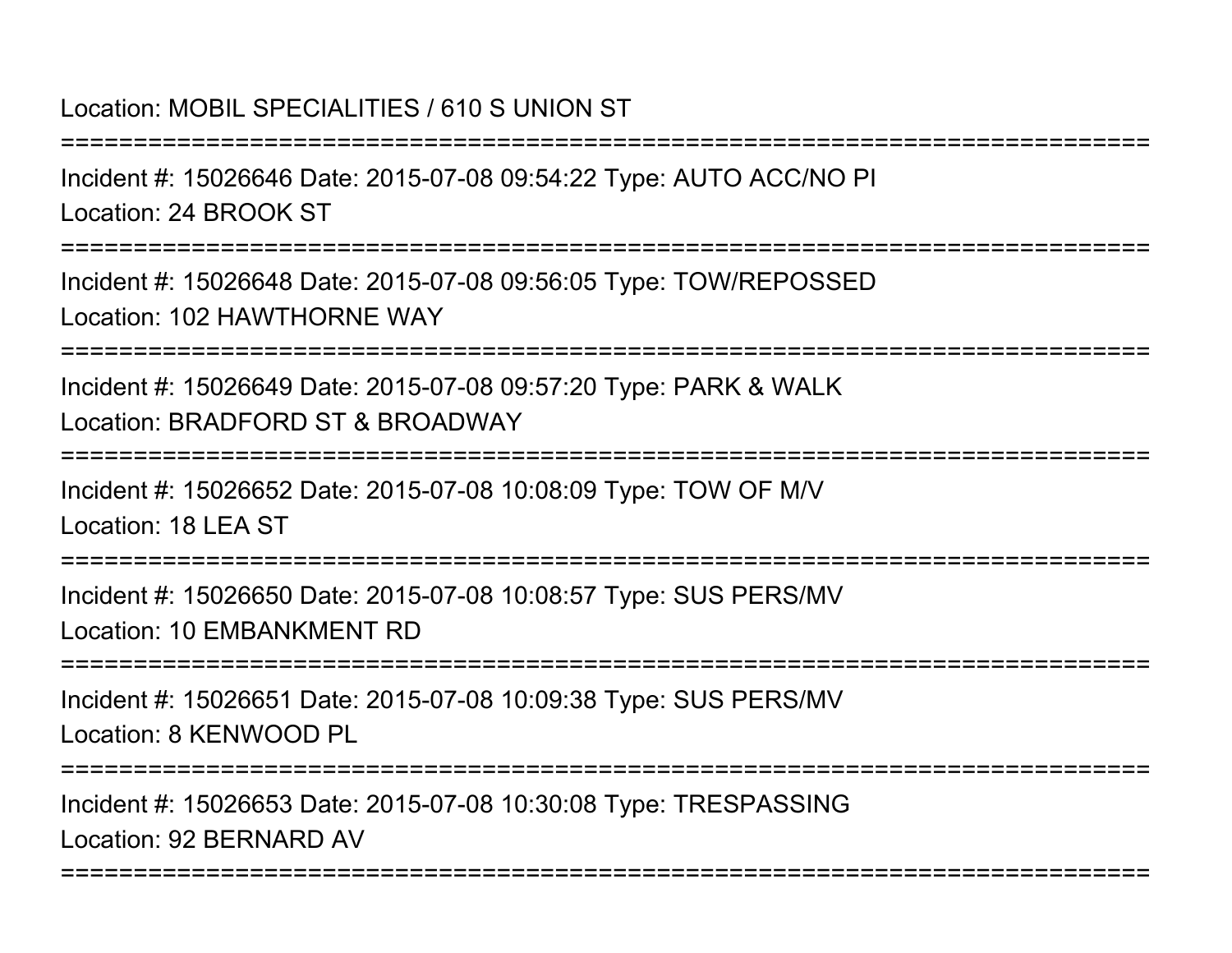## Location: BROADWAY & WATER ST

Incident #: 15026655 Date: 2015-07-08 10:43:55 Type: NOTIFICATIONLocation: 3 CAMPO SECO ST

===========================================================================

===========================================================================

Incident #: 15026656 Date: 2015-07-08 10:45:27 Type: SHOPLIFTINGLocation: 266 BROADWAY

===========================================================================

Incident #: 15026657 Date: 2015-07-08 11:00:20 Type: ALARM/BURGLocation: COSME RESD / 30 NORRIS ST

===========================================================================

Incident #: 15026658 Date: 2015-07-08 11:00:49 Type: TOW/REC/STOLLocation: 70 MELVIN ST

===========================================================================

Incident #: 15026661 Date: 2015-07-08 11:01:10 Type: LARCENY/PASTLocation: 17 MARGIN ST

===========================================================================

Incident #: 15026660 Date: 2015-07-08 11:01:14 Type: SUS PERS/MVLocation: HOLIDAY INN EXPRESS / 224 WINTHROP AV

===========================================================================

===========================================================================

Incident #: 15026659 Date: 2015-07-08 11:02:00 Type: INVESTIGATIONLocation: SPRINGFIFLD ST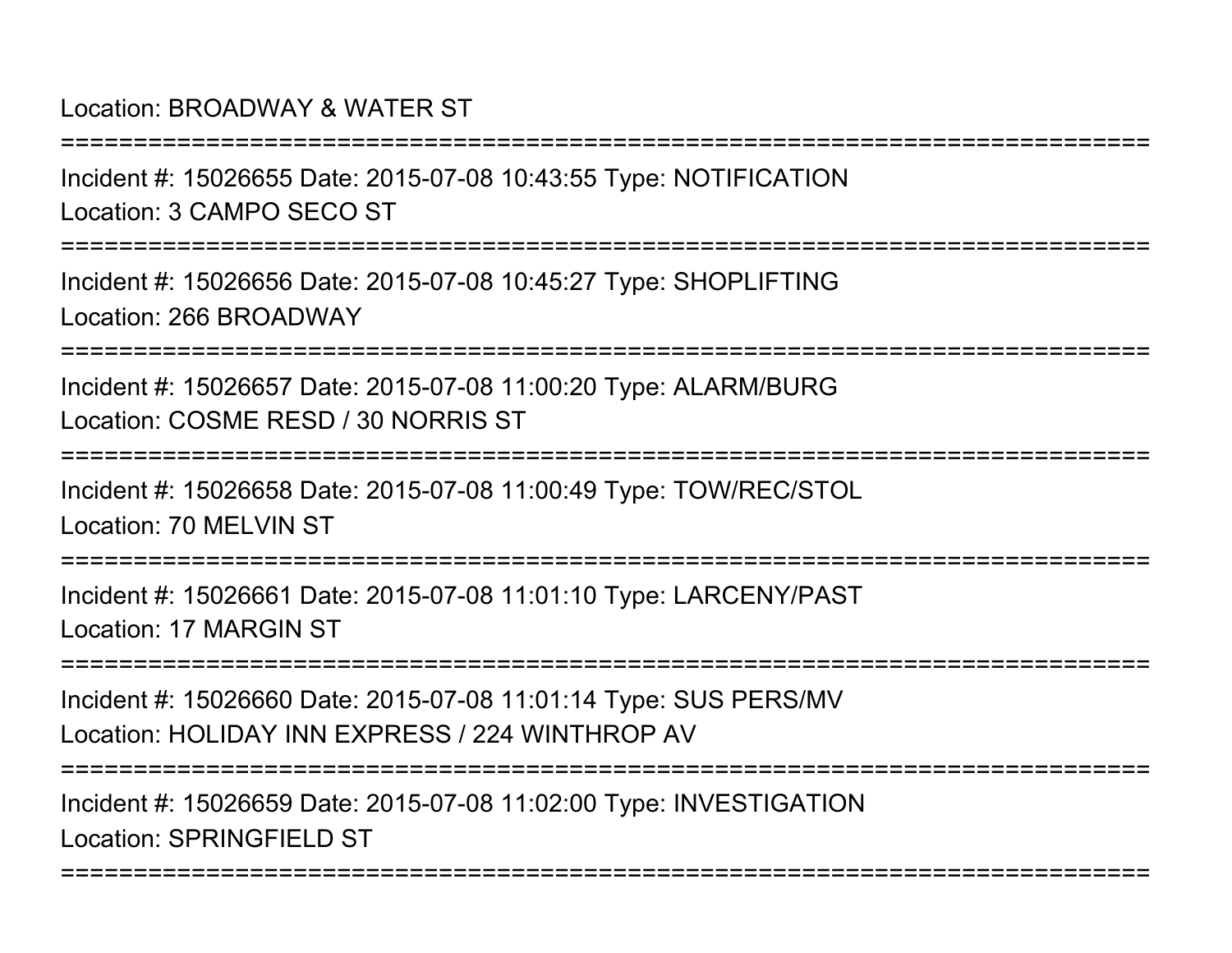Location: 62 MILTON ST

===========================================================================Incident #: 15026663 Date: 2015-07-08 11:19:29 Type: COURT DOC SERVELocation: 196 BRUCE ST===========================================================================Incident #: 15026664 Date: 2015-07-08 11:21:41 Type: THREATSLocation: DONOVAN LIQUORS / 175 S BROADWAY===========================================================================Incident #: 15026665 Date: 2015-07-08 11:22:31 Type: B&E/PASTLocation: 26 HOBSON ST===========================================================================Incident #: 15026666 Date: 2015-07-08 11:26:19 Type: 209A/SERVELocation: 85 OXFORD ST===========================================================================Incident #: 15026667 Date: 2015-07-08 11:47:10 Type: MV/BLOCKINGLocation: 73 BUNKERHILL ST===========================================================================Incident #: 15026668 Date: 2015-07-08 11:59:08 Type: 209A/SERVELocation: 277 WATER ST===========================================================================Incident #: 15026669 Date: 2015-07-08 12:11:16 Type: DISTURBANCELocation: 11 THORNTON AV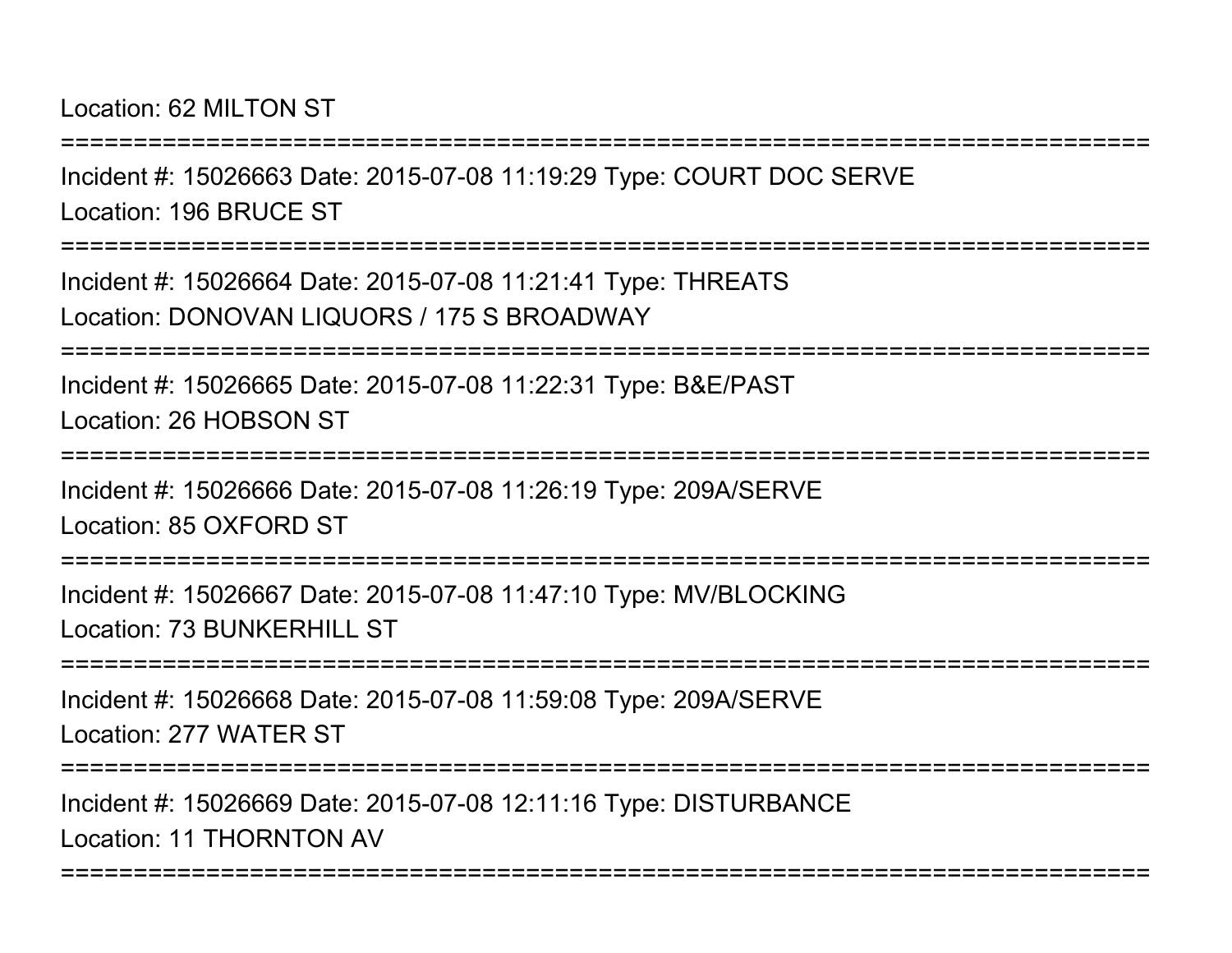Location: 473 ESSEX ST

Incident #: 15026671 Date: 2015-07-08 12:23:53 Type: TEST QEDLocation: 1 MARKET ST

===========================================================================

===========================================================================

Incident #: 15026672 Date: 2015-07-08 12:32:00 Type: M/V STOPLocation: 440 ESSEX ST

===========================================================================

Incident #: 15026673 Date: 2015-07-08 12:33:46 Type: ANIMAL COMPLLocation: 294 S BROADWAY

================

Incident #: 15026674 Date: 2015-07-08 12:39:32 Type: M/V STOPLocation: 7 TRENTON ST

===========================================================================

Incident #: 15026675 Date: 2015-07-08 13:04:10 Type: ASSSIT OTHER PDLocation: ABBOTT ST

===========================================================================

Incident #: 15026676 Date: 2015-07-08 13:15:10 Type: DRUG VIOLocation: 90 LOWELL ST

===========================================================================

===========================================================================

Incident #: 15026677 Date: 2015-07-08 13:15:26 Type: DRUG VIOLocation: 90 LOWELL ST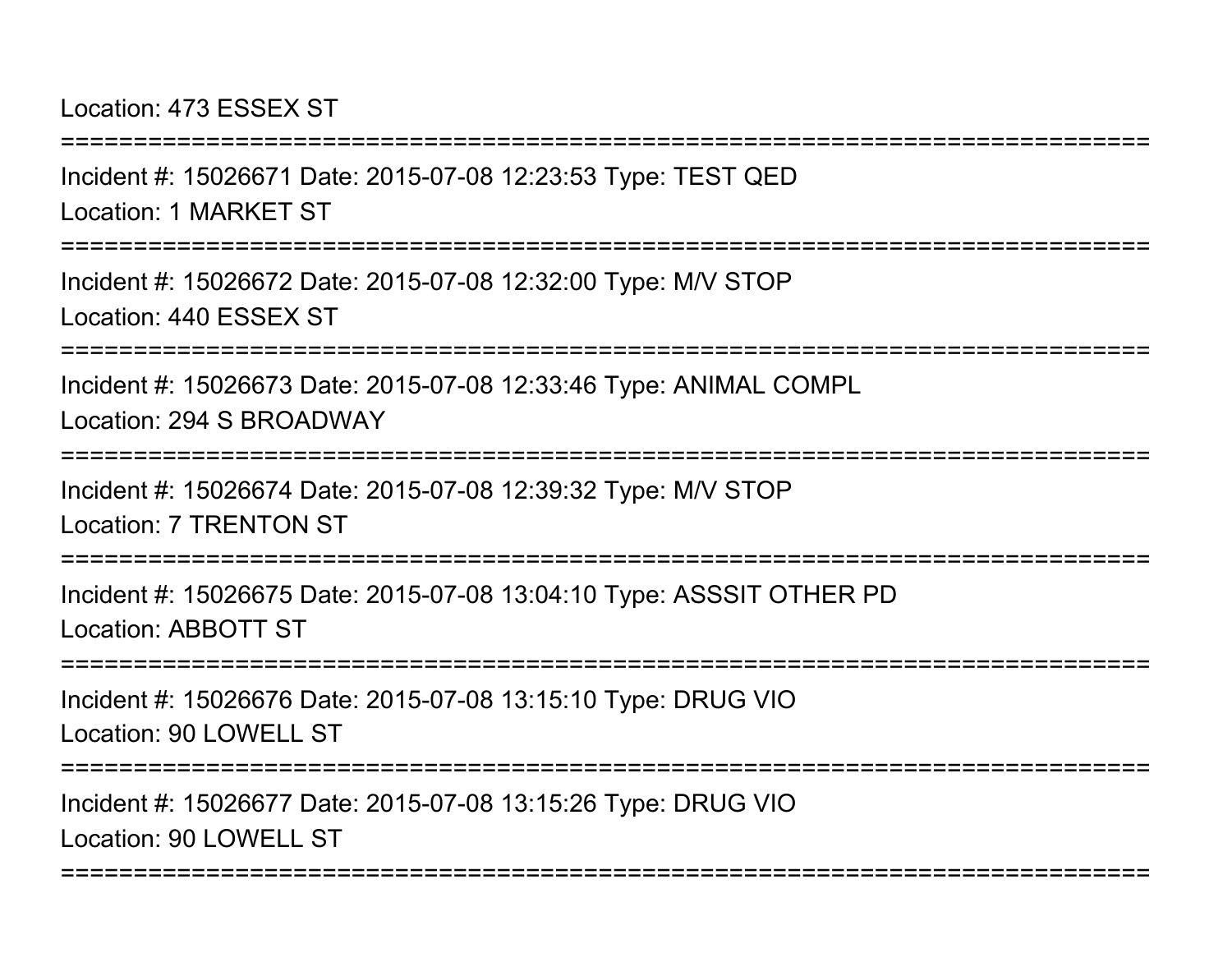Location: 160 WINTHROP AV

===========================================================================Incident #: 15026679 Date: 2015-07-08 13:35:39 Type: WARRANT SERVELocation: 25 MARSTON ST===========================================================================Incident #: 15026681 Date: 2015-07-08 13:51:11 Type: M/V STOPLocation: HAMPSHIRE ST & MFTHUFN ST ===========================================================================Incident #: 15026680 Date: 2015-07-08 13:53:02 Type: 209A/SERVELocation: 25 SARGENT ST===========================================================================Incident #: 15026682 Date: 2015-07-08 13:54:48 Type: ASSSIT AMBULANCLocation: 439 S UNION ST #SUITE207

Incident #: 15026683 Date: 2015-07-08 14:01:15 Type: TOW OF M/VLocation: HOLIDAY INN EXPRESS / 224 WINTHROP AV

===========================================================================

===========================================================================

Incident #: 15026685 Date: 2015-07-08 14:01:33 Type: MEDIC SUPPORTLocation: CENTRAL BRIDGE

===========================================================================

===========================================================================

Incident #: 15026684 Date: 2015-07-08 14:01:51 Type: NOTIFICATIONLocation: 3 CAMPO SECO ST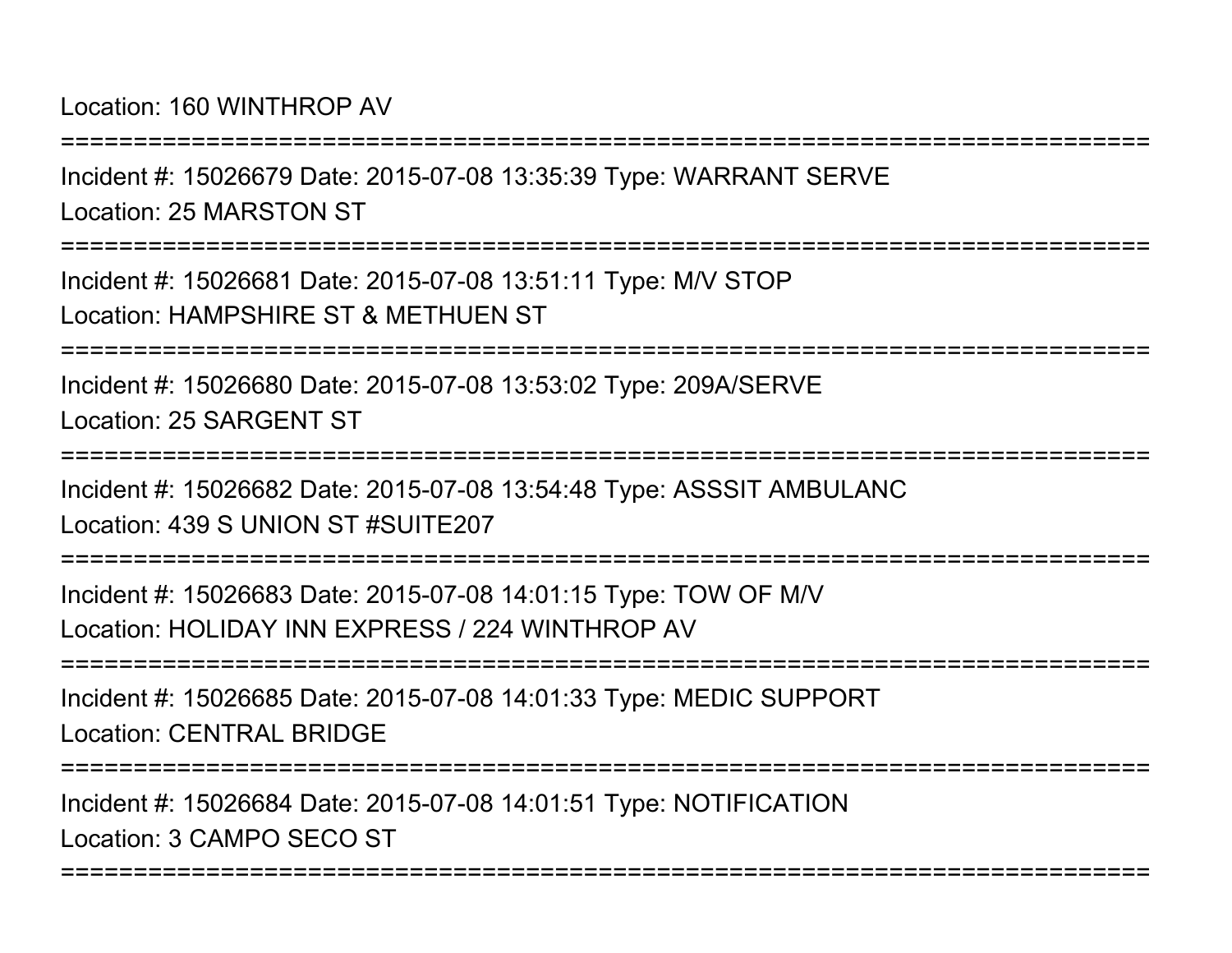Location: 137 LAWRENCE ST

Incident #: 15026687 Date: 2015-07-08 14:05:17 Type: TRESPASSINGLocation: DUNKIN DONUTS / 123 LAWRENCE ST

===========================================================================

===========================================================================

Incident #: 15026688 Date: 2015-07-08 14:14:23 Type: 209A/SERVELocation: 35 WASHINGTON ST

===========================================================================

Incident #: 15026689 Date: 2015-07-08 14:23:46 Type: A&B PASTLocation: 439 S UNION ST

===========================================================================

Incident #: 15026690 Date: 2015-07-08 14:26:58 Type: ALARM/BURGLocation: ROSARIO RESD / 38 MAY ST

===========================================================================

Incident #: 15026691 Date: 2015-07-08 14:32:17 Type: MEDIC SUPPORTLocation: 23 HAWLEY ST #APT105

===========================================================================

Incident #: 15026692 Date: 2015-07-08 14:43:55 Type: 209A/SERVELocation: 370 LOWELL ST

===========================================================================

===========================================================================

Incident #: 15026695 Date: 2015-07-08 14:44:34 Type: LARCENY/PASTLocation: 75 HAVERHILL ST #1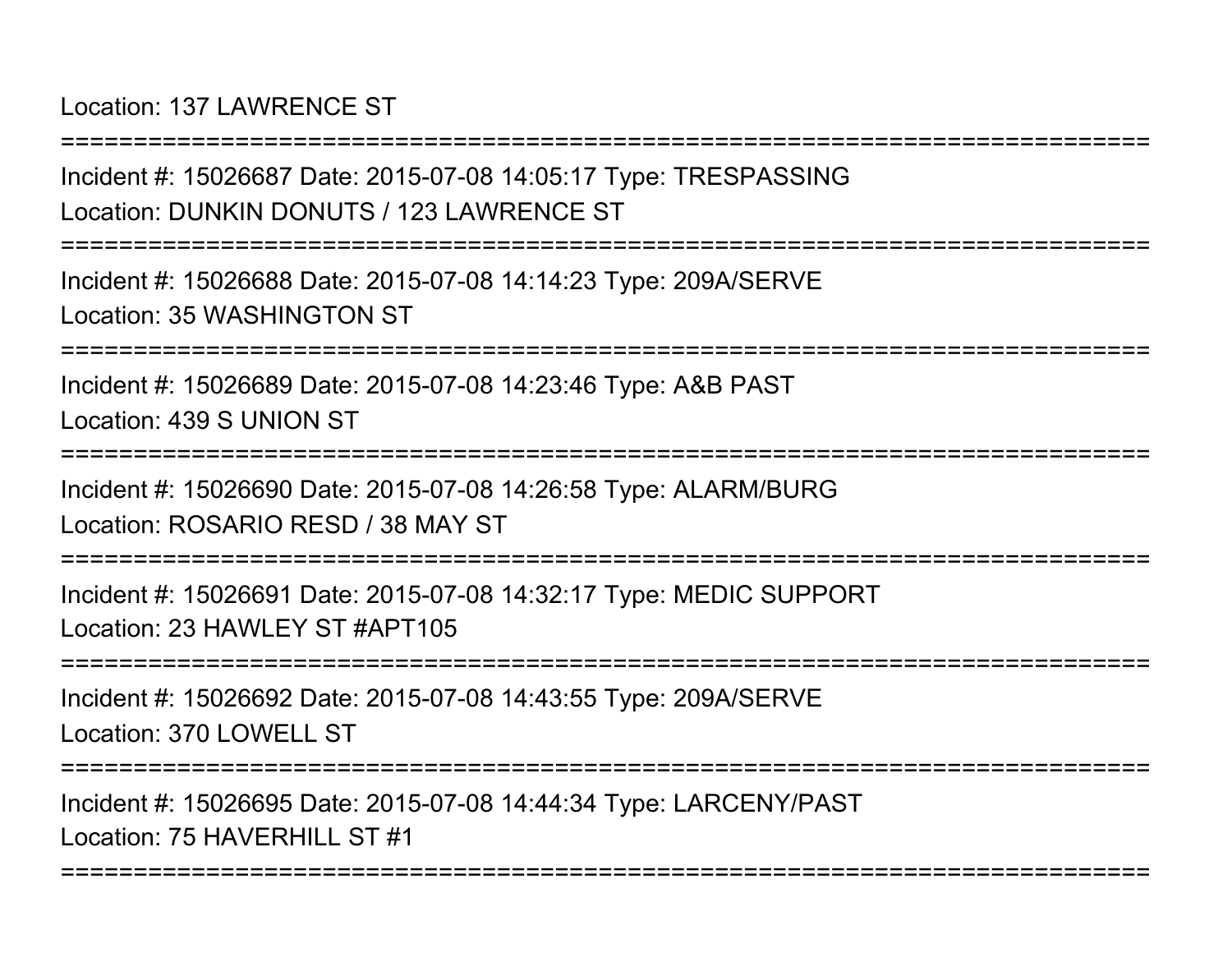Location: 212 BROADWAY

Incident #: 15026694 Date: 2015-07-08 14:52:16 Type: 209A/SERVELocation: 62 MILTON ST

===========================================================================

===========================================================================

Incident #: 15026696 Date: 2015-07-08 14:56:16 Type: ALARM/BURGLocation: LARA RESD / 8 DANFORTH ST

===========================================================================

Incident #: 15026697 Date: 2015-07-08 14:59:40 Type: ALARM/BURGLocation: 446 HAMPSHIRE ST

===========================================================================

Incident #: 15026698 Date: 2015-07-08 15:00:42 Type: ANIMAL COMPLLocation: YMCA / 40 LAWRENCE ST #RM435

===========================================================================

Incident #: 15026699 Date: 2015-07-08 15:18:25 Type: SERVE 209ALocation: 257 BROADWAY #2

**==============** 

Incident #: 15026700 Date: 2015-07-08 15:25:53 Type: ROBBERY PASTLocation: 113 WILLOW ST

===========================================================================

===========================================================================

Incident #: 15026702 Date: 2015-07-08 15:38:06 Type: SUS PERS/MVLocation: 127 HAVERHILL ST #46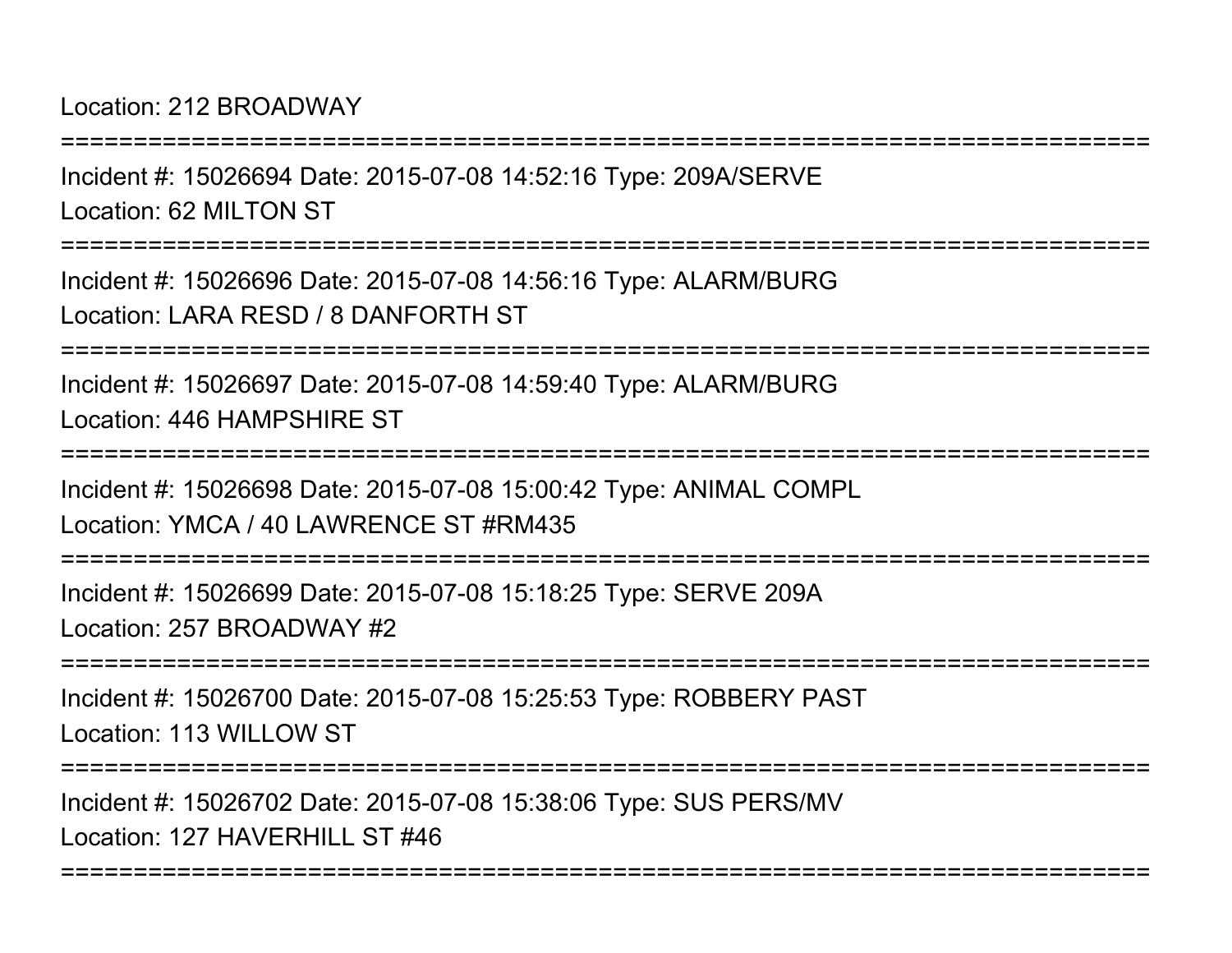#### Location: 47 TREMONT ST FL 2NDFL

===========================================================================Incident #: 15026703 Date: 2015-07-08 15:50:58 Type: KEEP PEACELocation: 14 LOUISBERG ST ===========================================================================Incident #: 15026704 Date: 2015-07-08 15:57:31 Type: DRUG VIOLocation: 21 SPRINGFIFLD ST ===========================================================================Incident #: 15026705 Date: 2015-07-08 15:57:40 Type: B&E/PASTLocation: 64 TEWKSBURY ST===========================================================================Incident #: 15026706 Date: 2015-07-08 16:02:04 Type: AUTO ACC/NO PILocation: COMMON ST & UNION ST=============== Incident #: 15026707 Date: 2015-07-08 16:04:20 Type: M/V STOPLocation: 50 BROADWAY===========================================================================Incident #: 15026708 Date: 2015-07-08 16:07:50 Type: A&B PROGLocation: 19 HANCOCK ST===========================================================================Incident #: 15026709 Date: 2015-07-08 16:11:49 Type: 209A/SERVELocation: 90 LOWELL ST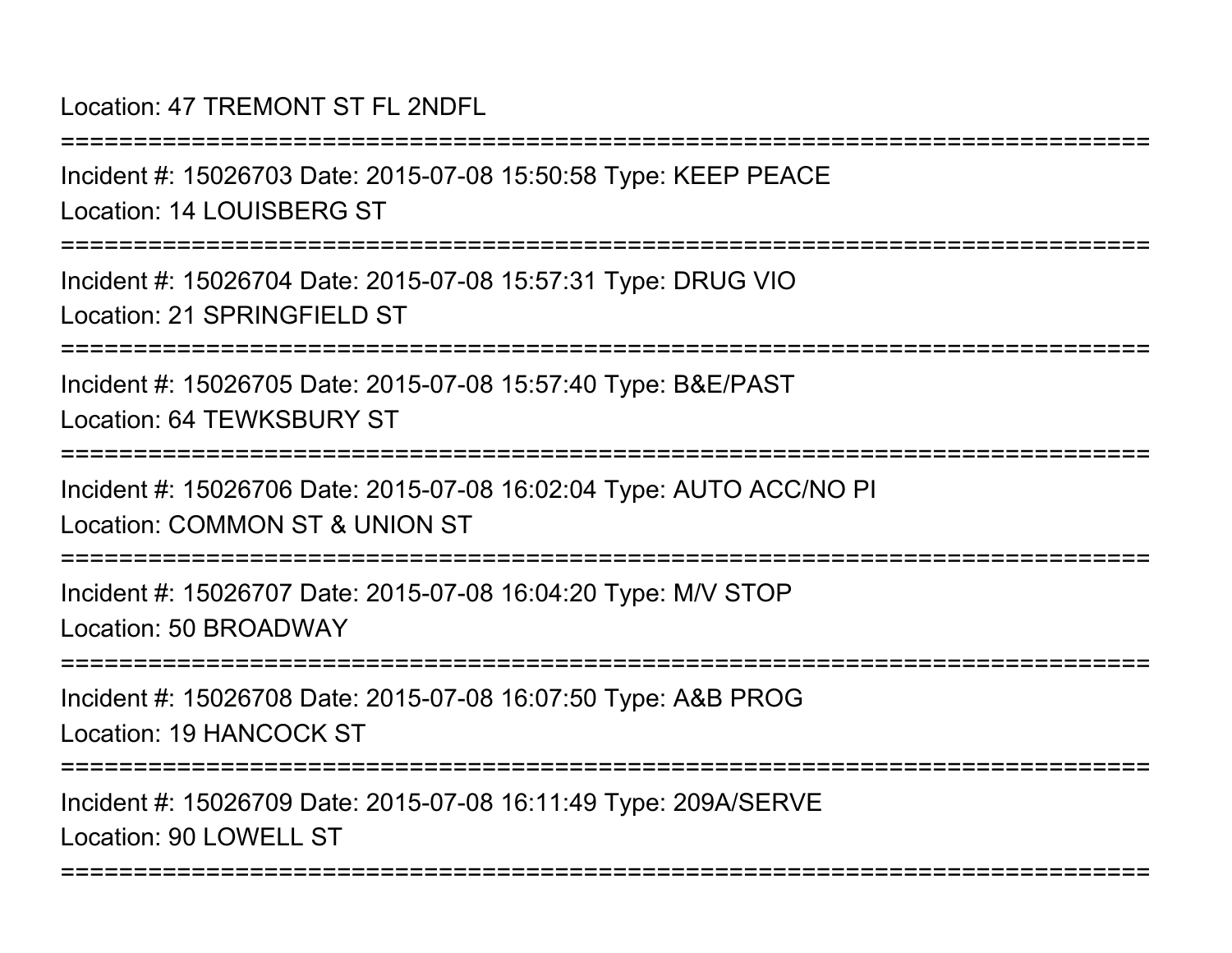Location: 13 KENDALL ST

===========================================================================

Incident #: 15026711 Date: 2015-07-08 17:13:26 Type: SUS PERS/MVLocation: 47 TREMONT ST FL 2

===========================================================================

Incident #: 15026712 Date: 2015-07-08 17:25:30 Type: ALARM/BURGLocation: DUDA, JOHN + SON'S / 19 BENNETT ST

===========================================================================

Incident #: 15026713 Date: 2015-07-08 17:42:16 Type: E911 HANGUPLocation: 60 MELVIN ST #14

===========================================================================

Incident #: 15026714 Date: 2015-07-08 17:47:44 Type: NOISE ORDLocation: BOYD ST

================

Incident #: 15026715 Date: 2015-07-08 17:56:59 Type: VIO CITY ORDLocation: PLATT CT

**================** 

Incident #: 15026716 Date: 2015-07-08 18:05:42 Type: ROBBERY PASTLocation: S CANAL ST

===========================================================================

===========================================================================

Incident #: 15026717 Date: 2015-07-08 18:09:10 Type: HIT & RUN M/VLocation: 3 SARGENT ST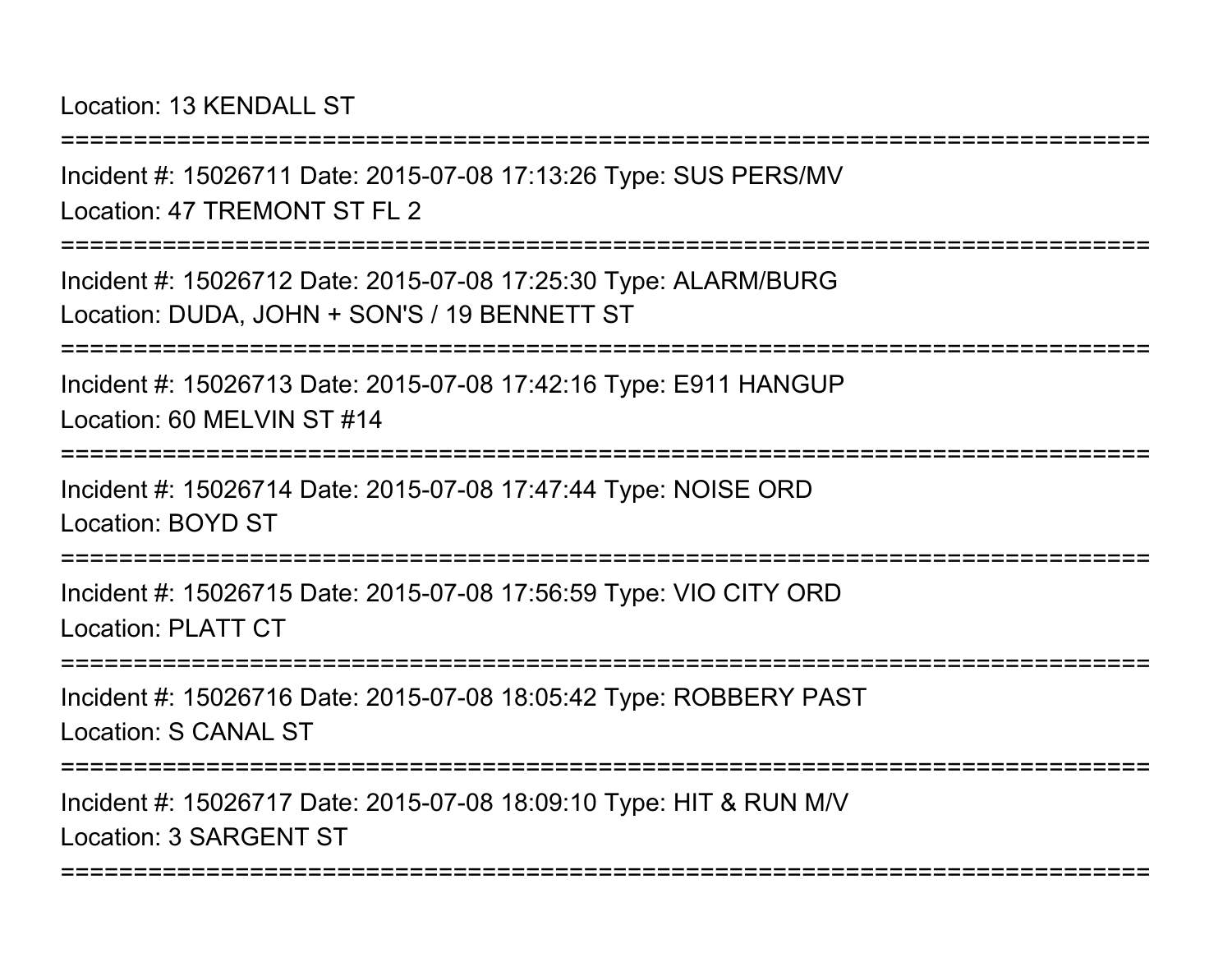Location: 9 EASTON ST

===========================================================================

Incident #: 15026719 Date: 2015-07-08 18:13:18 Type: M/V STOP

Location: LOWELL ST & LOWELL TER

===========================================================================

Incident #: 15026720 Date: 2015-07-08 18:55:40 Type: ALARM/BURGLocation: SOUTH LAWRENCE EAST SCHOOL / 165 CRAWFORD ST

===========================================================================

Incident #: 15026721 Date: 2015-07-08 18:58:54 Type: CK WELL BEINGLocation: 42 AMESBURY ST #501

**=================** 

Incident #: 15026722 Date: 2015-07-08 19:14:03 Type: DISTURBANCELocation: 56 SPRINGFIFLD ST

===========================================================================

Incident #: 15026723 Date: 2015-07-08 19:25:41 Type: WOMAN DOWNLocation: SANBORN ST & EVERETT

===========================================================================

Incident #: 15026724 Date: 2015-07-08 19:32:11 Type: INVESTIGATIONLocation: CARVER ST & MERRIMACK ST

===========================================================================

===========================================================================

Incident #: 15026725 Date: 2015-07-08 19:42:16 Type: EXTRA SURVEILLocation: BOAT RAMP / NEWTON ST & ROWE ST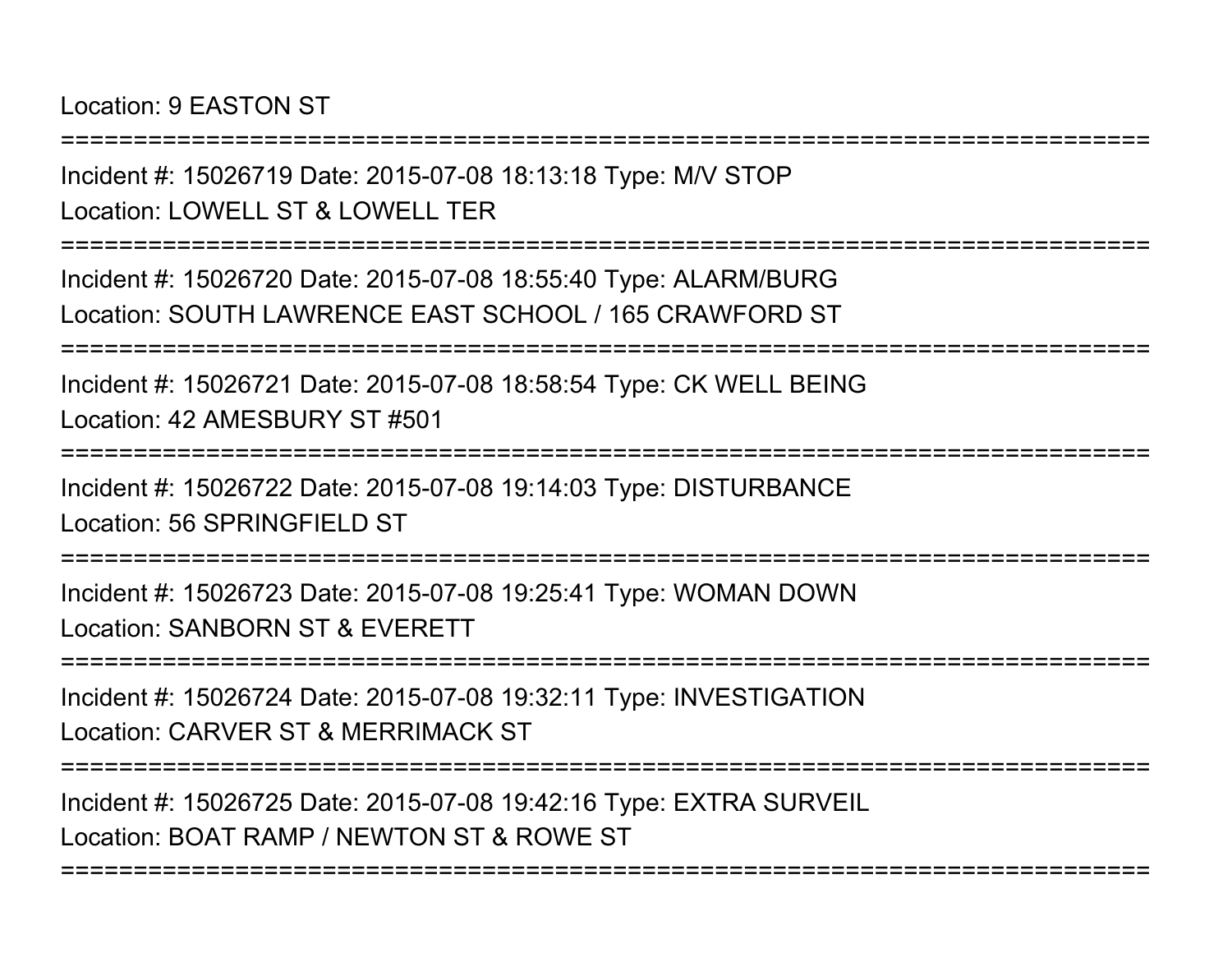Location: 73 N PARISH RD

===========================================================================

Incident #: 15026727 Date: 2015-07-08 20:04:47 Type: DISORDERLYLocation: 29 S BOWDOIN ST

===========================================================================

Incident #: 15026728 Date: 2015-07-08 20:07:47 Type: INVEST CONTLocation: 24 FOSTER ST

===========================================================================

Incident #: 15026729 Date: 2015-07-08 20:15:11 Type: ALARM/BURGLocation: GRAPHIC LITHO / 130 SHEPARD ST

===========================================================================

Incident #: 15026730 Date: 2015-07-08 20:22:02 Type: DISORDERLYLocation: JORDAN ST & WATER ST

===========================================================================

Incident #: 15026731 Date: 2015-07-08 20:27:40 Type: STOLEN PROPLocation: 28 ALBION ST FL 1

===========================================================================

Incident #: 15026732 Date: 2015-07-08 20:35:26 Type: MISSING PERSLocation: 25 BEVEL ST

===========================================================================

===========================================================================

Incident #: 15026733 Date: 2015-07-08 20:43:09 Type: DISORDERLYLocation: 29 S BOWDOIN ST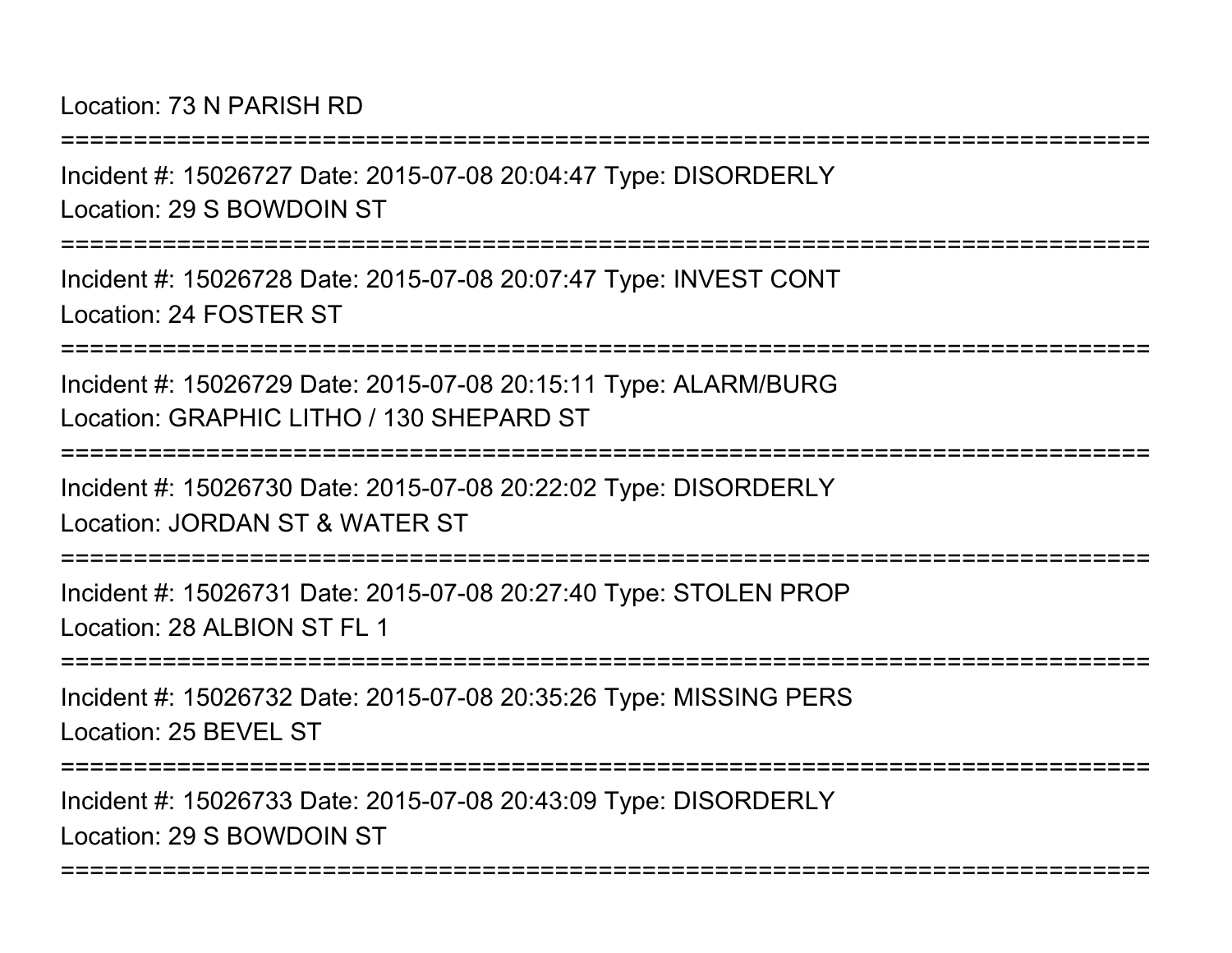Location: 90 LOWELL ST

Incident #: 15026735 Date: 2015-07-08 20:46:12 Type: ALARM/BURGLocation: FERNANDEZ BEAUTY SALON / 402 BROADWAY

===========================================================================

===========================================================================

Incident #: 15026736 Date: 2015-07-08 20:50:05 Type: ALARM/BURGLocation: RESD; LAWRENCE COALITION CENTER / 85 BAY STATE RD

===========================================================================

Incident #: 15026737 Date: 2015-07-08 21:22:49 Type: NOISE ORDLocation: BOAT RAMP / NEWTON ST & ROWE ST

===========================================================================

Incident #: 15026738 Date: 2015-07-08 21:24:10 Type: NOISE ORDLocation: 63 MYRTLE ST

===========================================================================

Incident #: 15026739 Date: 2015-07-08 21:28:15 Type: SUICIDE ATTEMPTLocation: 481 S BROADWAY #23 FL 2

===========================================================================

Incident #: 15026741 Date: 2015-07-08 21:33:20 Type: DISABLED MVLocation: MERRIMACK ST & S UNION ST

===========================================================================

===========================================================================

Incident #: 15026740 Date: 2015-07-08 21:33:38 Type: KEEP PEACELocation: 14 LOUISBERG ST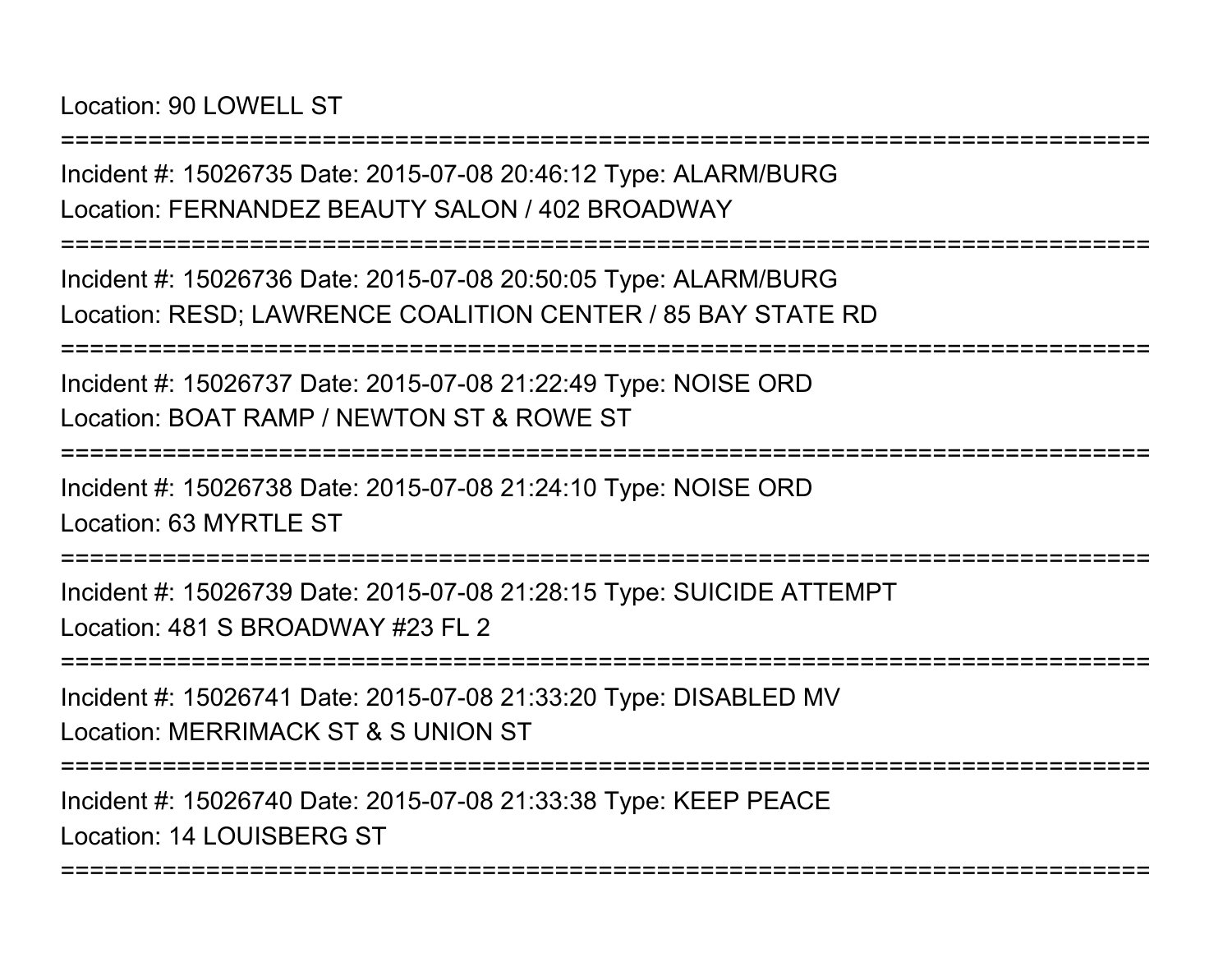#### Location: ACTON ST & WEST ST

Incident #: 15026743 Date: 2015-07-08 21:43:04 Type: NOISE ORDLocation: 78 BOWDOIN ST

===========================================================================

===========================================================================

Incident #: 15026744 Date: 2015-07-08 21:51:23 Type: UNWANTEDGUESTLocation: 8 ROLLINS ST FL 1

===========================================================================

Incident #: 15026745 Date: 2015-07-08 21:55:56 Type: ASSIST FIRELocation: 495 HAMPSHIRE ST

===========================================================================

Incident #: 15026746 Date: 2015-07-08 22:04:45 Type: M/V STOPLocation: WOLCOTT AV

===================

Incident #: 15026747 Date: 2015-07-08 22:09:56 Type: SUS PERS/MVLocation: 119 ALBION ST

===========================================================================

Incident #: 15026748 Date: 2015-07-08 22:11:08 Type: M/V STOPLocation: APPLETON ST & METHUEN ST

===========================================================================

===========================================================================

Incident #: 15026749 Date: 2015-07-08 22:34:12 Type: M/V STOPLocation: HAVERHILL ST & PLYMOUTH ST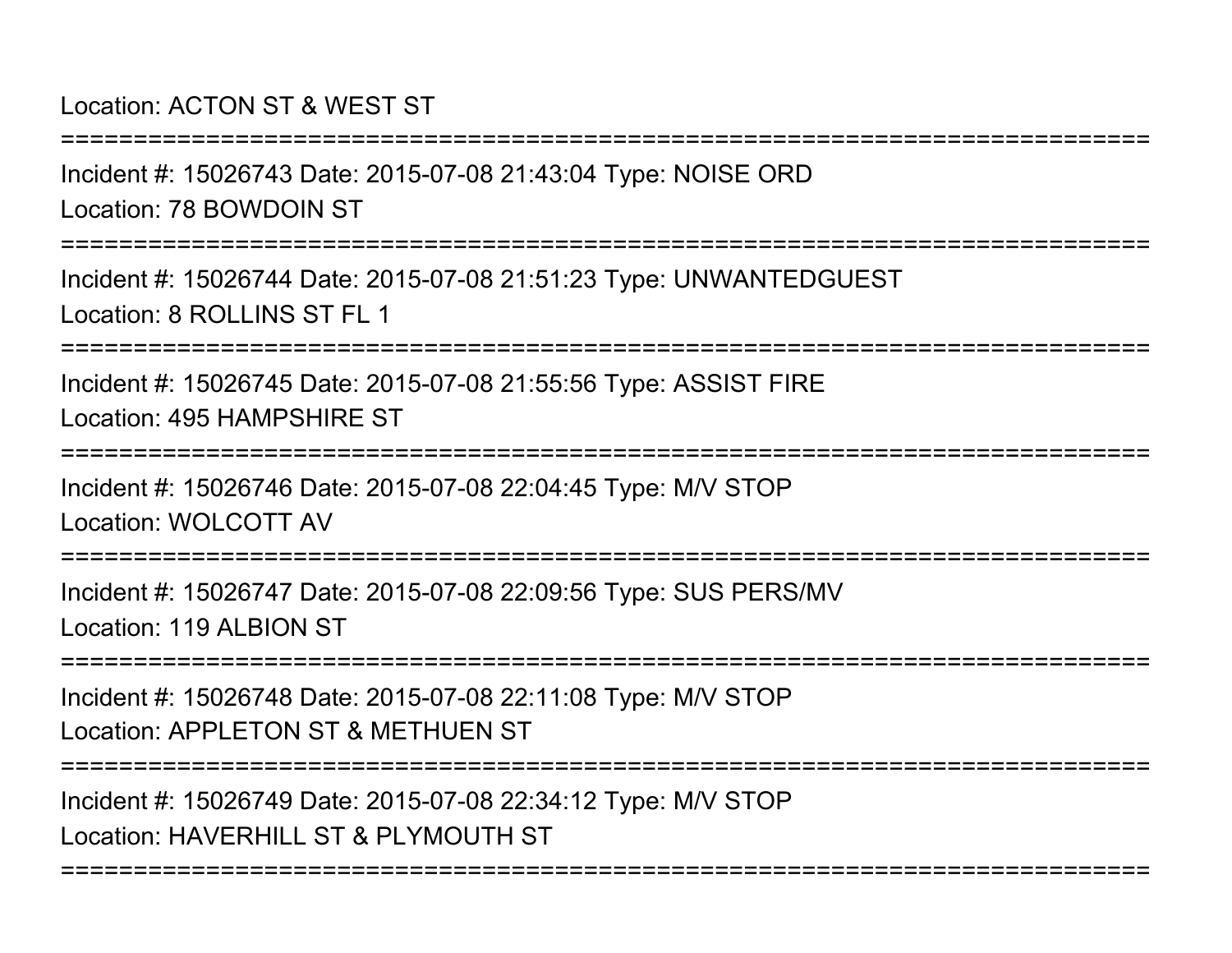Location: 397 HAMPSHIRE ST

Incident #: 15026751 Date: 2015-07-08 22:43:26 Type: M/V STOPLocation: ALBION ST & KENDRICK ST

===========================================================================

===========================================================================

Incident #: 15026752 Date: 2015-07-08 22:52:04 Type: LOCKOUTLocation: SONOCO / 599 BROADWAY

===========================================================================

Incident #: 15026753 Date: 2015-07-08 23:05:28 Type: SUS PERS/MVLocation: 310 ANDOVER ST

===========================================================================

Incident #: 15026754 Date: 2015-07-08 23:12:58 Type: M/V STOPLocation: 134 SPRUCE ST

===========================================================================

Incident #: 15026755 Date: 2015-07-08 23:16:48 Type: DISTURBANCELocation: 9 HALLENAN AV

===========================================================================

Incident #: 15026756 Date: 2015-07-08 23:24:40 Type: M/V STOPLocation: BROADWAY & CONCORD ST

===========================================================================

===========================================================================

Incident #: 15026757 Date: 2015-07-08 23:33:59 Type: M/V STOPLocation: LOWELL ST & MILTON ST